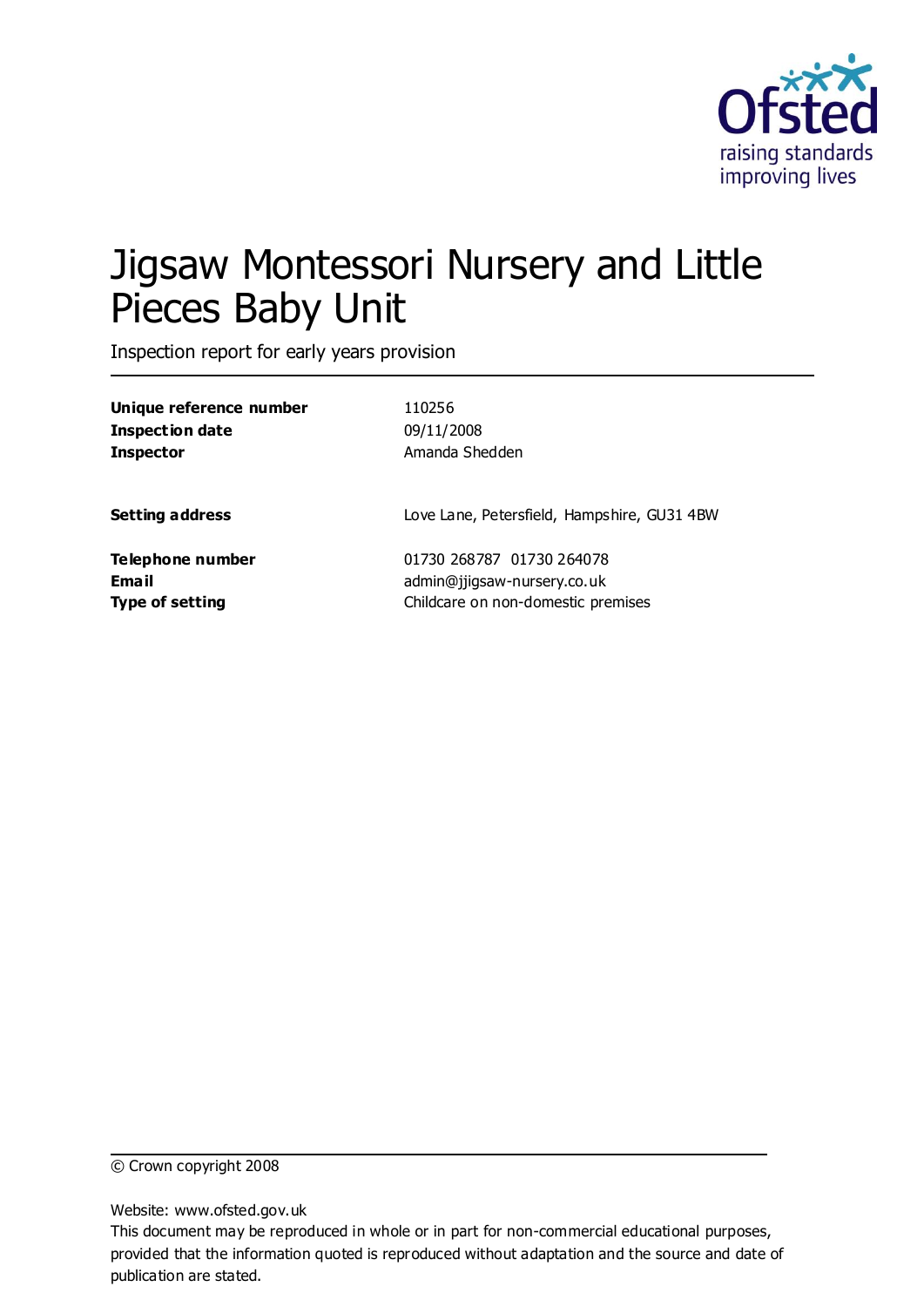# **Introduction**

This inspection was carried out by Ofsted under Sections 49 and 50 of the Childcare Act 2006 on the quality and standards of the registered early years provision. 'Early years provision' refers to provision regulated by Ofsted for children from birth to 31 August following their fifth birthday (the early years age group). The registered person must ensure that this provision complies with the statutory framework for children's learning, development and welfare, known as the *Early* Years Foundation Stage.

The report includes information on any complaints about the childcare provision which Ofsted has received since the last inspection or registration whichever is the later, which require Ofsted or the provider to take action in Annex C.

The provider must provide a copy of this report to all parents with children at the setting where reasonably practicable. The provider must provide a copy of the report to any other person who asks for one, but may charge a fee for this service (The Childcare (Inspection) Regulations 2008 regulations 9 and 10).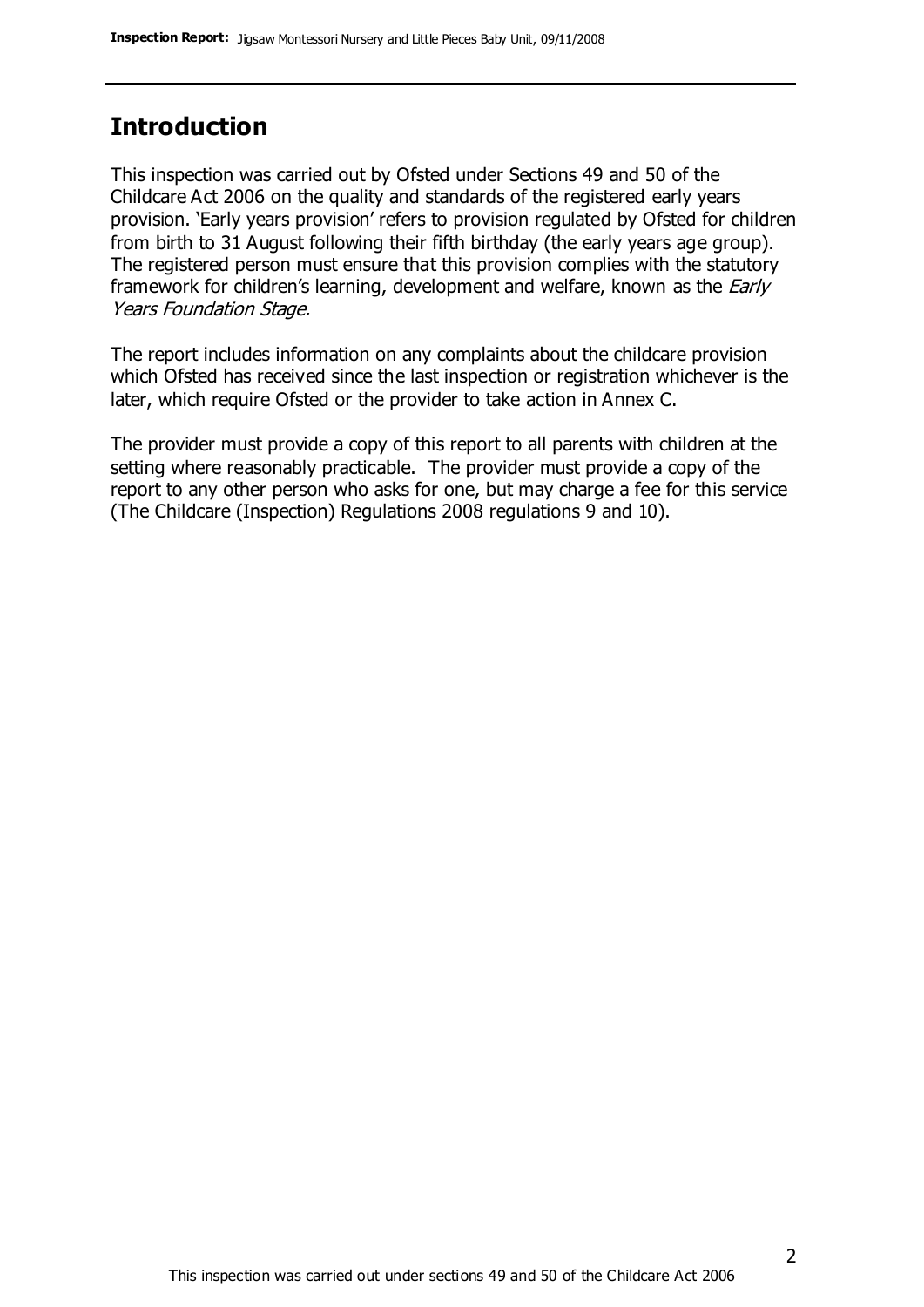# **Description of the setting**

The Jigsaw Montessori Nursery has been registered since 1996. It is privately owned and is situated in the clubhouse of Petersfield town football club. On the same site, there is a separate building where Little Pieces Baby unit is located. Both groups serve the children of Petersfield and the surrounding area. The nursery is registered on the Early Years Register only.

They operate throughout the year, from Monday to Friday between 08:00 and 18:00. The groups are registered for a total of 54 children between three months and five years. Little Pieces cares for a maximum of 18 children under two and a half years. Children may attend for either half or full days. Meals are provided for the children.

There are a total of 54 children attending the groups throughout the week and, of these, there are 22 three-year-olds and five four-year-olds who are receiving funding. Both groups accept children who have additional needs and/or learning difficulties or who speak English as an additional language. Jigsaw bases its curriculum on the Montessori ethos.

There are nine members of staff and all of them have an early years qualification, one is currently working towards a level three qualification. All members of staff have first aid training.

# **Overall effectiveness of the early years provision**

Children enjoy their time at the nursery, they are becoming independent as they self-select from the range of age and stage appropriate resources, some of which reflect the Montessori method of learning. The children's welfare and education are promoted, with children making progress towards the early learning goals. Observations are undertaken but they are not used effectively or consistently to assess the individual child's next step. All children are included in the activities; however, the lack of home language details provides barriers to some children's care and learning. Monitoring systems are in place to improve the provision for the benefit of the children.

# **What steps need to be taken to improve provision further?**

To further improve the early years provision the registered person should:

- find out from parents the words that children use in their home language to ensure all children are valued as unique individuals and diversity is respected
- help all children to build on prior learning by pitching activities at a level that is demanding but within the children's reach
- ensure that the environments indoors and outside are comfortable, well organised and provide an environment that is suitable for learning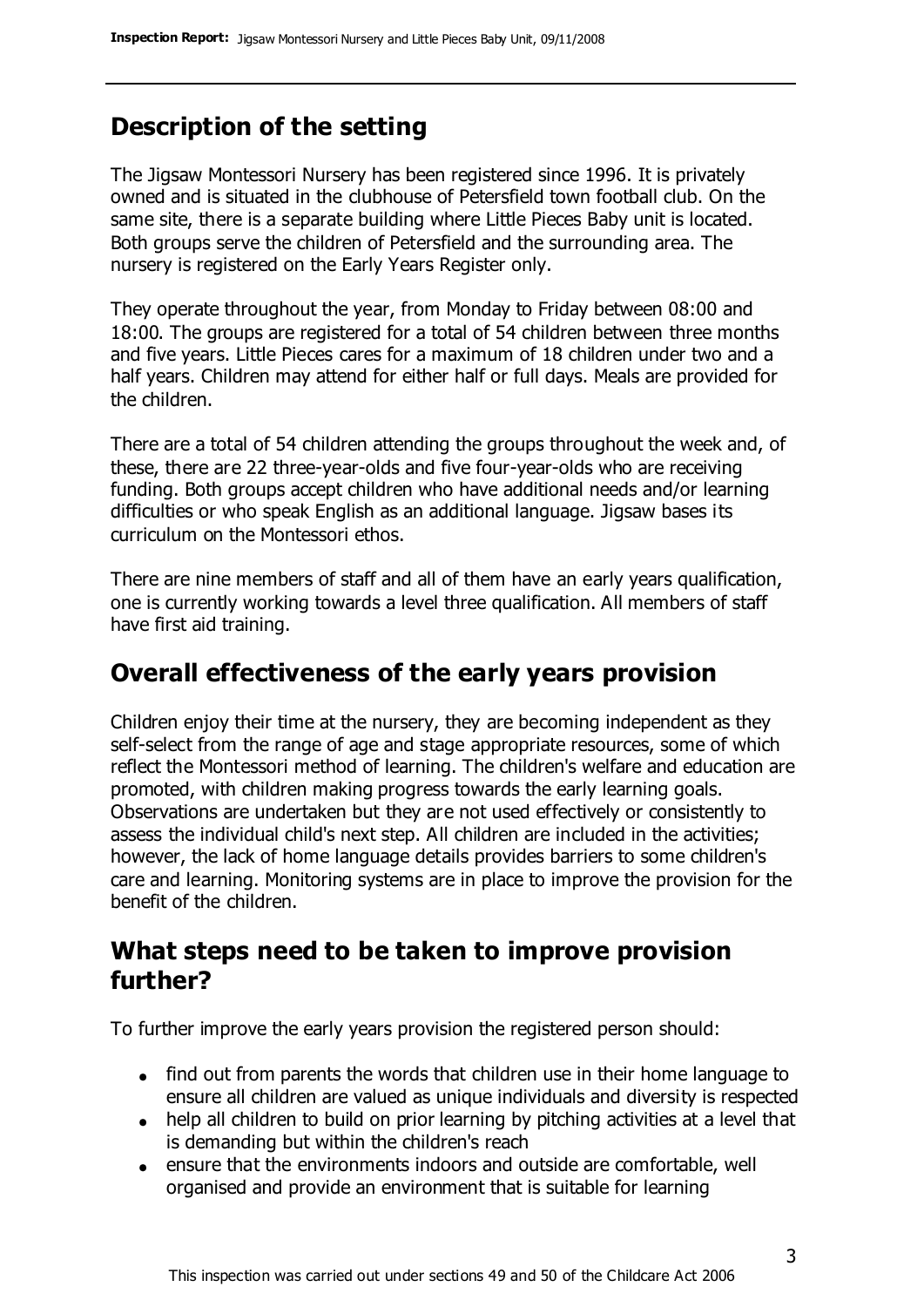To fully meet the specific requirements of the EYFS, the registered person must:

use observational assessments to inform planning for each child's learning and developmental needs (Oganisation) 02/02/2009

# **The leadership and management of the early years provision**

Senior management monitor the provision and use the information to set action plans to improve the nursery. Staff contribute their ideas and knowledge to the action plans and changes have recently been made, for instance to the planning of activities, to ensure that they are linked to the early learning goals in an effective manner.

Parents value the nursery and the experiences their children are having. Two way communication is encouraged as staff take the time to talk to the parents each day and they are given written daily information about their child. The notice board is used to inform parents of the activities in the nursery and ideas of activities to do at home continuing the theme from the nursery.

Robust procedures are in place for the recruitment of staff and this ensures that all adults working with the children are suitable to do so. Regular risk assessments are in place to ensure that the environment is safe for the children. All staff have a suitable first aid certificate, ensuring that if a child were to have an accident they would be attended to immediately and correctly. All necessary documentation is in place and understood by staff, to ensure that children's welfare is promoted effectively.

### **The quality and standards of the early years provision**

The children are happy and secure and have warm relationships with each other and the staff. Children have free choice of the activities, with even the youngest children learning to self-select from the range of resources that are on display. Staff make plans both inside and outside for the focused activities which are linked to the early learning goals. However, they do not identify children's prior learning; consequently activities do not always sufficiently challenge or extend children. The organisation of the nursery leads to a very noisy environment for the children, there is music on all the time, this at times prevents staff from hearing children who are calling them for help, for instance at lunch time. Stories need to be read loudly to enable them to be heard and this is not conducive to children's learning.

Children get on well together; they play with their friends happily and are confident to talk about a range of things that interest them, for instance a new baby in the family or shopping with daddy. Children enjoy taking their turn to sing songs to the group of children; they eagerly put their hands up to have their turn. They enjoy singing familiar songs, and the actions that go with them, as a whole group. Children select from a range of creative resources, they master pouring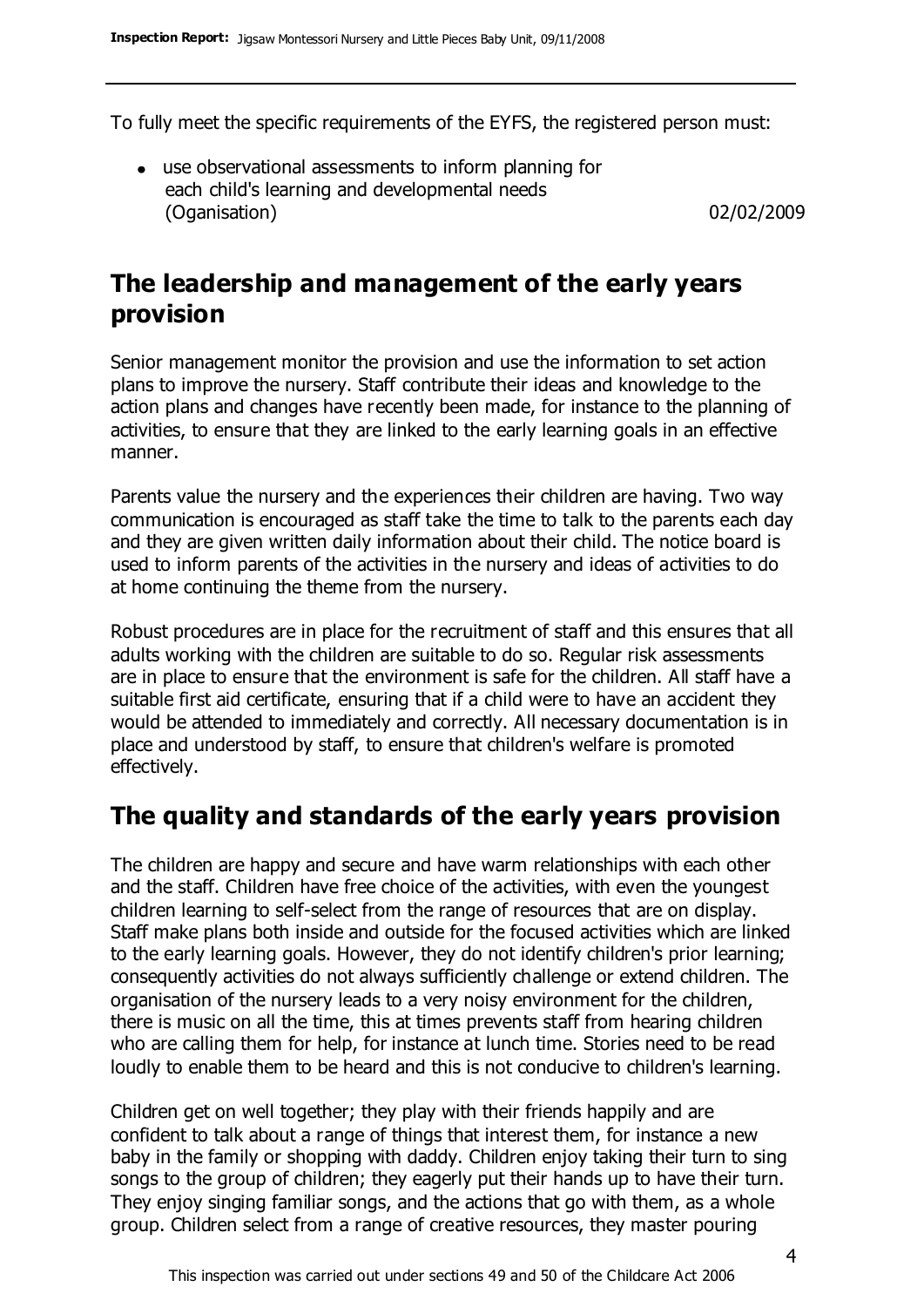skills as they pour water into different size containers, build sand castles or express themselves with the paints. They use their imagination as they play with the dolls and toy food, creating picnics outside.

Children are learning to recognise their written name through routine activities and at times are asked to write their names or make their mark on their work but this is not consistent. Children are introduced to mathematical language and concepts through the range of resources and some staff encouraging them to think for themselves and contribute their own knowledge; however, this is not consistent as not all staff are fully aware of each child's stage of development.

Children have a healthy life style at the nursery; they have good range of healthy snacks and meals that are freshly prepared for them each day. Children with allergies are cared for well and children can access drinks throughout the day. Each day they can access the garden; however, at times the resources outside are limited and children are not fully occupied or engaged in purposeful play. Children's behaviour is very good and they are kept safe by the systems in place, the supervision of staff and their own understanding of the rules. For instance, they know, and will tell each other, if a child climbs on the furniture.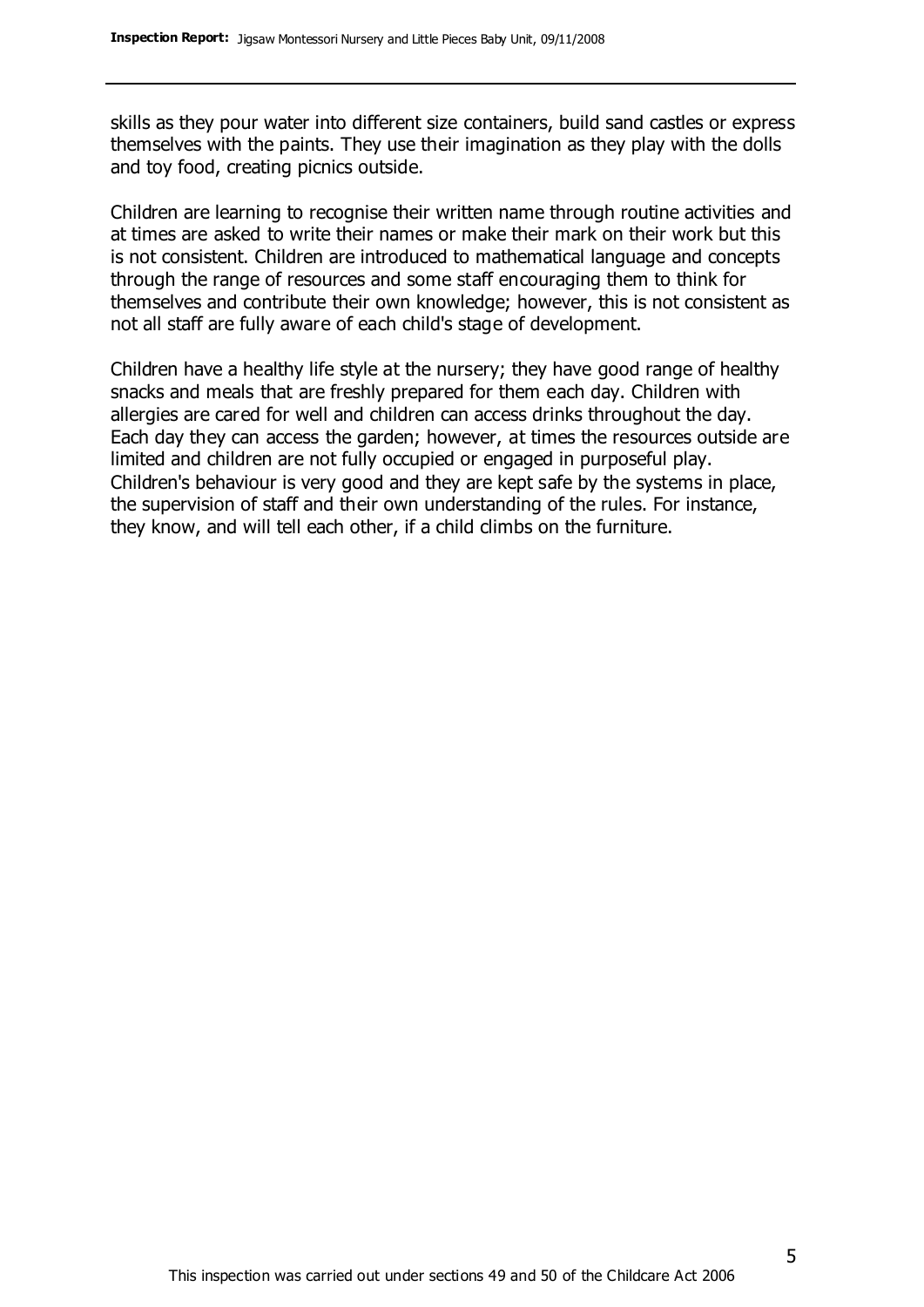# **Annex A: record of inspection judgements**

#### **The key inspection judgements and what they mean**

Grade 1 is Outstanding: this aspect of the provision is of exceptionally high quality Grade 2 is Good: this aspect of the provision is strong Grade 3 is Satisfactory: this aspect of the provision is sound Grade 4 is Inadequate: this aspect of the provision is not good enough

#### **Overall effectiveness**

| How effective is the provision in meeting the needs<br>of children in the Early Years Foundation Stage? |  |
|---------------------------------------------------------------------------------------------------------|--|
| How well does the provision promote inclusive practice?                                                 |  |
| The capacity of the provision to maintain continuous                                                    |  |
| improvement.                                                                                            |  |

#### **Leadership and management**

| How effectively is provision in the Early Years               |  |
|---------------------------------------------------------------|--|
| <b>Foundation Stage led and managed?</b>                      |  |
| How effective is the setting's self-evaluation, including the |  |
| steps taken to promote improvement?                           |  |
| How well does the setting work in partnership with parents    |  |
| and others?                                                   |  |
| How well are children safeguarded?                            |  |

### **Quality and standards**

| How effectively are children in the Early Years<br><b>Foundation Stage helped to learn and develop?</b> |   |
|---------------------------------------------------------------------------------------------------------|---|
| How effectively is the welfare of children in the Early                                                 | 3 |
| <b>Years Foundation Stage promoted?</b>                                                                 |   |
| How well are children helped to stay safe?                                                              |   |
| How well are children helped to be healthy?                                                             | 3 |
| How well are children helped to enjoy and achieve?                                                      | 3 |
| How well are children helped to make a positive                                                         | 3 |
| contribution?                                                                                           |   |
| How well are children helped develop skills that will                                                   |   |
| contribute to their future economic well-being?                                                         |   |

Any complaints about the inspection or report should be made following the procedures set out in the guidance available from Ofsted's website: www.ofsted.gov.uk